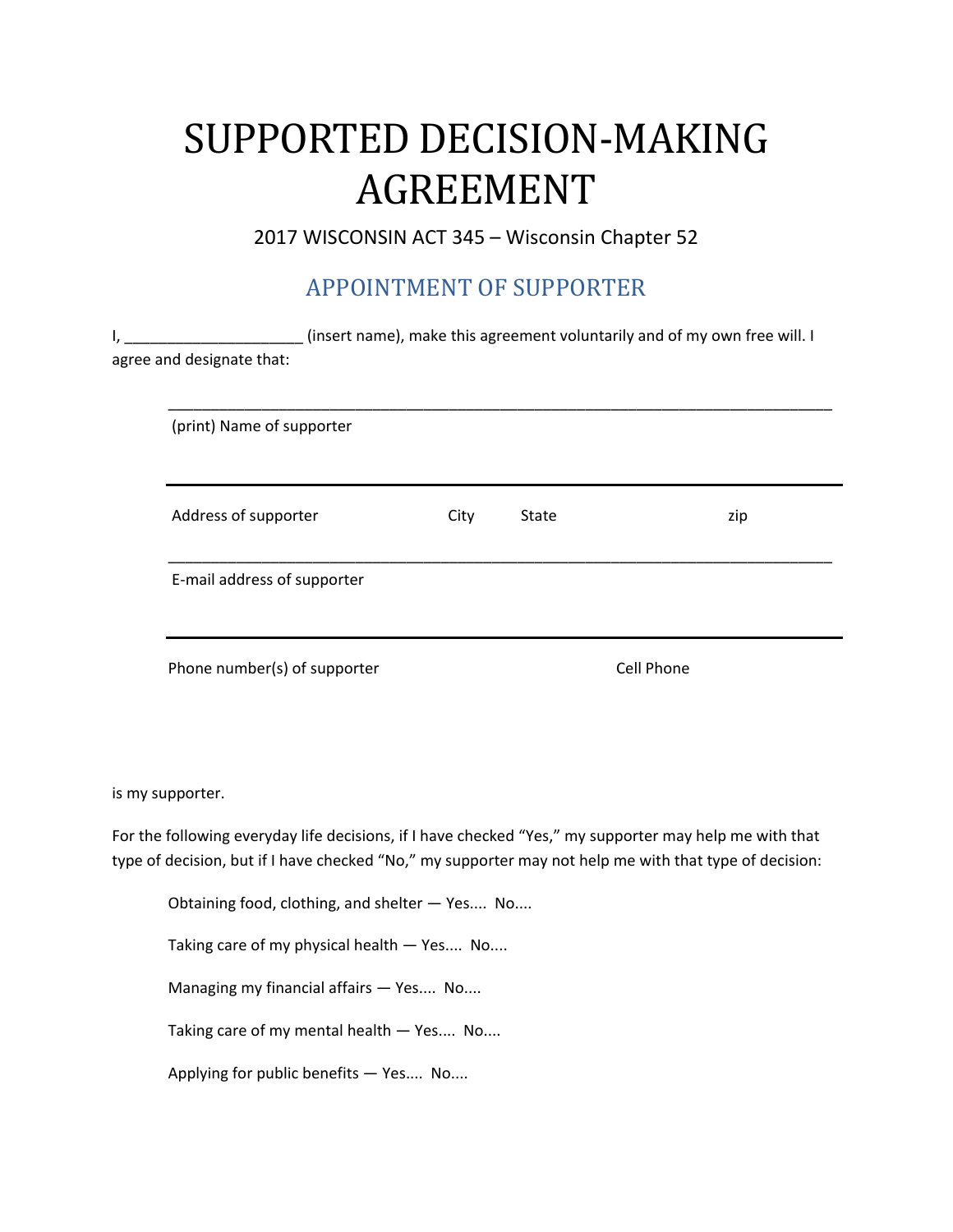Assistance with seeking vocational rehabilitation services and other vocational supports — Yes.... No....

\_\_\_\_\_\_\_\_\_\_\_\_\_\_\_\_\_\_\_\_\_\_\_\_\_\_\_\_\_\_\_\_\_\_\_\_\_\_\_\_\_\_\_\_\_\_\_\_\_\_\_\_\_\_\_\_\_\_\_\_\_\_\_\_\_\_\_\_\_\_\_\_\_

\_\_\_\_\_\_\_\_\_\_\_\_\_\_\_\_\_\_\_\_\_\_\_\_\_\_\_\_\_\_\_\_\_\_\_\_\_\_\_\_\_\_\_\_\_\_\_\_\_\_\_\_\_\_\_\_\_\_\_\_\_\_\_\_\_\_\_\_\_\_\_\_\_

\_\_\_\_\_\_\_\_\_\_\_\_\_\_\_\_\_\_\_\_\_\_\_\_\_\_\_\_\_\_\_\_\_\_\_\_\_\_\_\_\_\_\_\_\_\_\_\_\_\_\_\_\_\_\_\_\_\_\_\_\_\_\_\_\_\_\_\_\_\_\_\_\_

The following are other decisions I have specifically identified that I would like assistance with ....

If I have not checked either "Yes" or "No" or specifically identified and listed a decision immediately above, my supporter may not help me with that type of decision.

My supporter is not allowed to make decisions for me.

To help me with my decisions, my supporter may do any of the following, if I have checked "Yes":

1. Help me access, collect, or obtain information, including records, relevant to a decision. If I have checked "Yes," my supporter may help me access, collect, or obtain the type of information specified, including relevant records, but if I have checked "No," or I have not checked either "Yes" or "No," my supporter may not help me access, collect, or obtain that type of information:

Medical — Yes.... No....

Psychological — Yes.... No....

Financial — Yes.... No....

Education — Yes.... No....

Treatment — Yes.... No....

Other — Yes.... No.... (If "Yes," specify the other type(s) of information with which the supporter may assist ....)

- 2. Help me understand my options so I can make an informed decision. Yes.... No....
- 3. Help me communicate my decision to appropriate persons. Yes.... No....
- 4. Help me access appropriate personal records, including protected health information under the Health Insurance Portability and Accountability Act, the Family Educational Rights and Privacy Act, and other records that may or may not require a release for specific decisions I want to make. Yes.... No....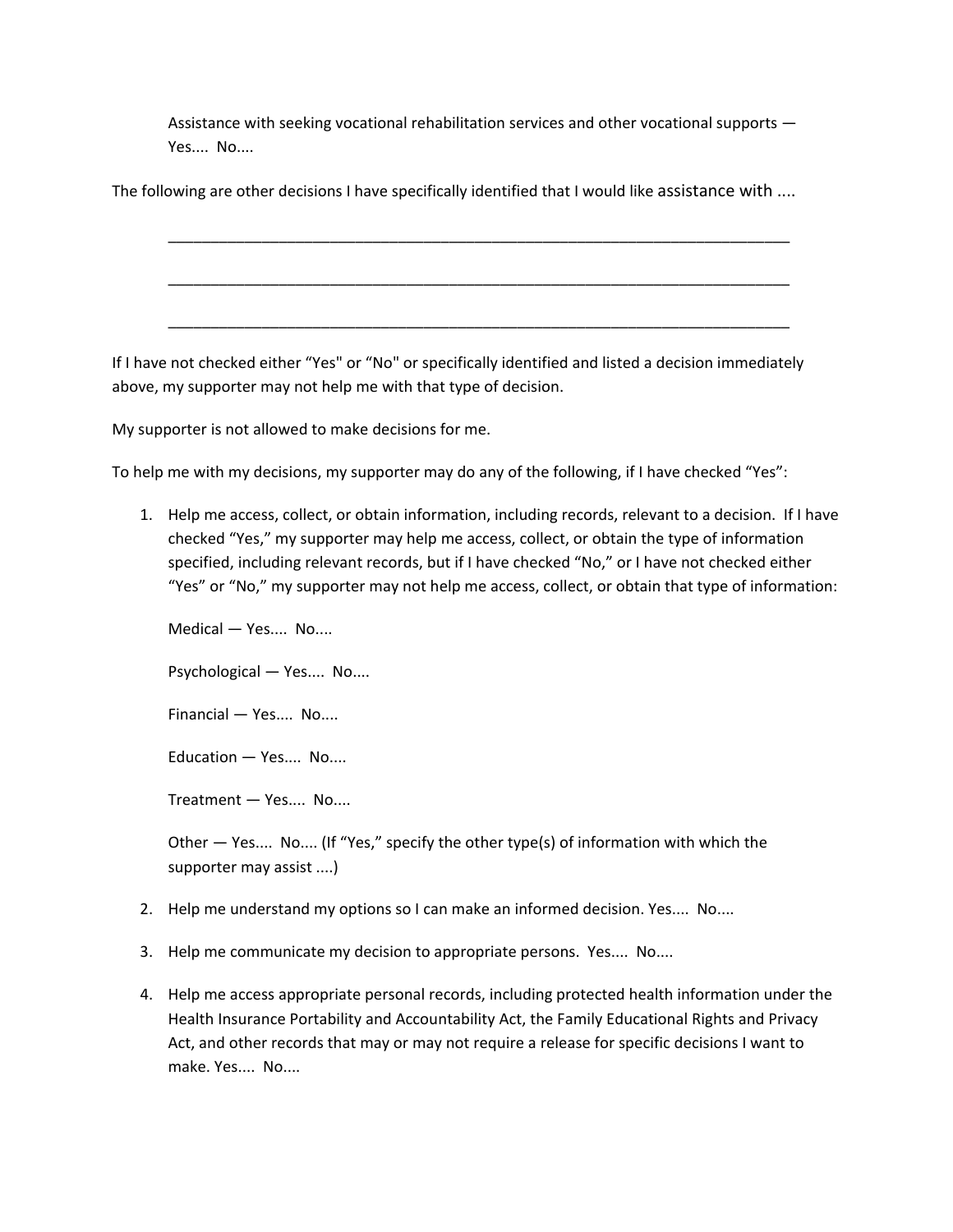#### EFFECTIVE DATE OF SUPPORTED DECISION-MAKING AGREEMENT

This supported decision-making agreement is effective immediately and will continue until (insert date), or until the agreement is terminated by my supporter or me or by operation of law.

\_\_\_\_\_\_\_\_\_\_\_\_\_\_\_\_\_\_\_\_\_\_\_\_\_\_\_\_\_\_\_\_\_\_\_\_\_\_\_\_\_\_\_\_\_\_\_\_\_\_\_\_\_\_\_\_\_\_\_\_\_\_\_\_\_\_\_\_\_\_\_\_\_\_\_\_\_\_\_\_\_\_\_\_\_

(print) Name of person designating a supporter

Signature Date

#### CONSENT OF SUPPORTER

I know **I have received proof of his of her identity** (name of person) personally or I have received proof of his or her identity and I believe him or her to be at least 18 years of age and entering this agreement knowingly and voluntarily. I am at least 18 years of age.

I, \_\_\_\_\_\_\_\_\_\_\_\_\_\_\_\_\_\_\_\_\_ (name of supporter), consent to act as a supporter under this agreement.

Supporter:

| (print) Name of supporter    |      |              |                   |     |
|------------------------------|------|--------------|-------------------|-----|
| Address of supporter         | City | <b>State</b> |                   | zip |
| E-mail address of supporter  |      |              |                   |     |
| Phone number(s) of supporter |      |              | <b>Cell Phone</b> |     |
| Signature                    |      |              | Date              |     |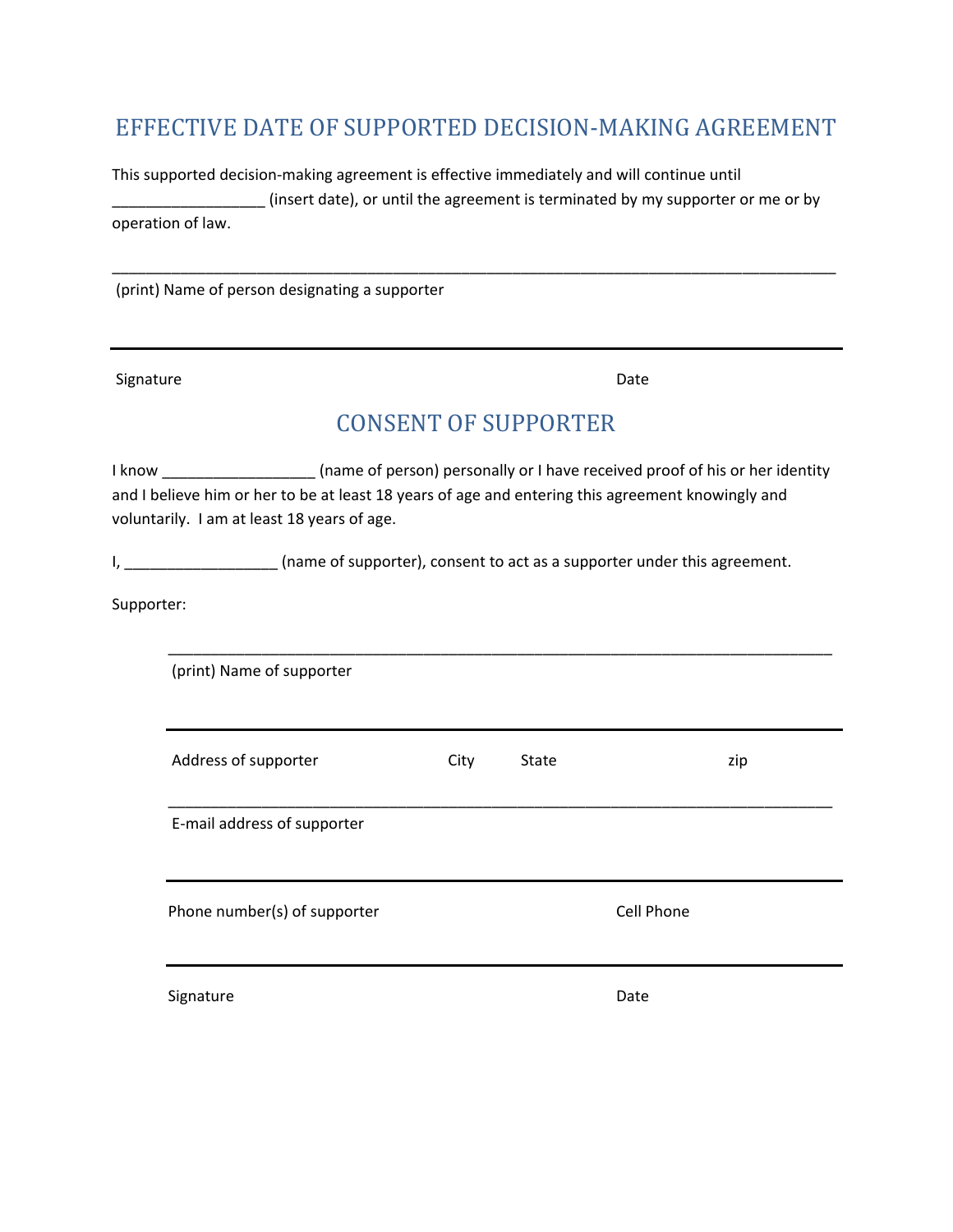## STATEMENT AND SIGNATURE OF WITNESSES OR SIGNATURE OF **NOTARY**

(This agreement must be signed either by 2 witnesses who are at least 18 years of age or by a notary public.)

#### OPTION I: WITNESSES

I know .... (name of person) personally or I have received proof of his or her identity and I believe him or her to be at least 18 years of age and entering this agreement knowingly and voluntarily. I am at least 18 years of age.

Witness No. 1:

| (print) Name    |      |                   |     |  |  |  |
|-----------------|------|-------------------|-----|--|--|--|
| Address         | City | State             | zip |  |  |  |
| Phone number(s) |      | <b>Cell Phone</b> |     |  |  |  |
| Signature       | Date |                   |     |  |  |  |
| Witness No. 2:  |      |                   |     |  |  |  |
| (print) Name    |      |                   |     |  |  |  |
| Address         | City | State             | zip |  |  |  |
| Phone number(s) |      | Cell Phone        |     |  |  |  |
| Signature       |      | Date              |     |  |  |  |